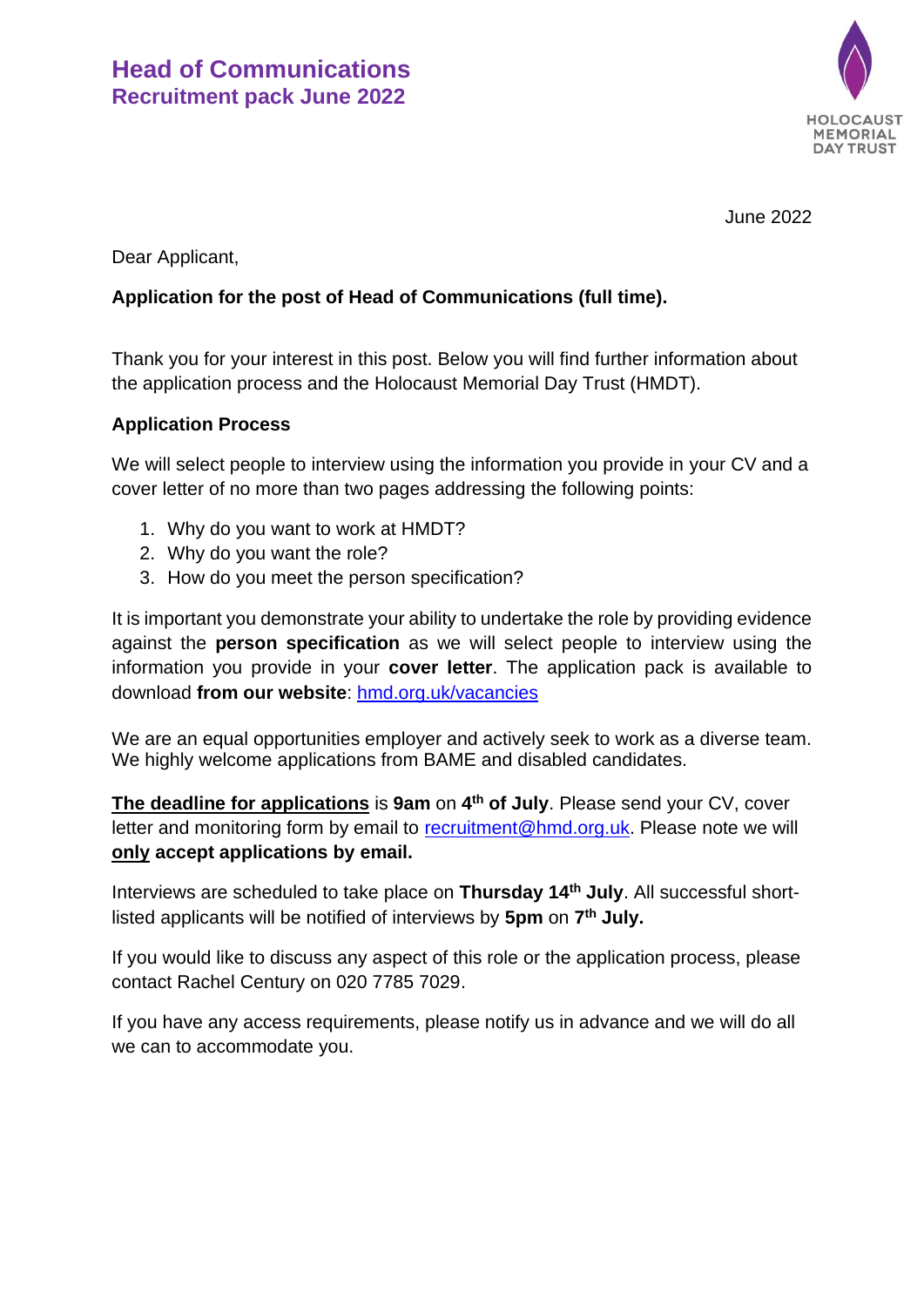## Head of Communications Recruitment pack June 2022

### **About Holocaust Memorial Day and Holocaust Memorial Day Trust**

Holocaust Memorial Day Trust encourages remembrance in a world scarred by genocide. We promote and support Holocaust Memorial Day (HMD) – the international day on 27 January to remember the six million Jews murdered during the Holocaust, the millions of people killed under Nazi persecution of other groups and in subsequent genocides in Cambodia, Rwanda, Bosnia and Darfur.

27 January marks the anniversary of the liberation of Auschwitz-Birkenau, the largest Nazi death camp.

The Holocaust threatened the fabric of civilization, and genocide must still be resisted every day. Our world often feels fragile and vulnerable, and we cannot be complacent. Even in the UK, prejudice and the language of hatred must be challenged by us all.

HMD is for everyone. Each year across the UK, thousands of people come together to learn more about the past and take action to create a safer future. We know that as a result they learn more, empathise more and do more.

Together we bear witness for those who endured genocide and honour the survivors and all those whose lives were lost or changed beyond recognition.

Best wishes,

Olivia Mi-Waller

Olivia Marks-Woldman OBE Chief Executive

PO Box 61074 London SE1P 5BX

020 7785 7029 [recruitment@hmd.org.uk](mailto:recruitment@hmd.org.uk)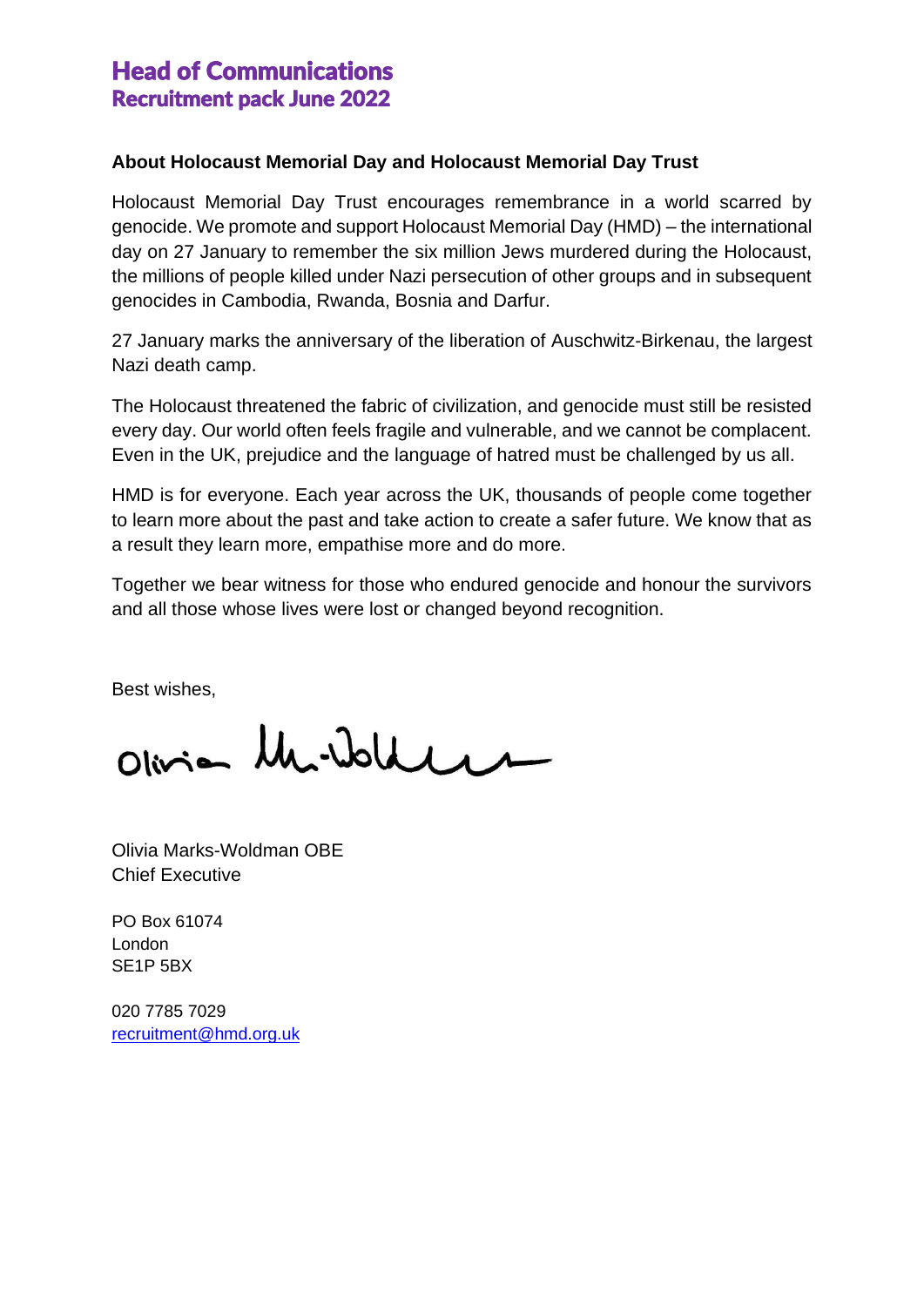## Head of Communications Recruitment pack June 2022

# Job Description and Person Specification

| <b>Reporting to</b>    | Director of Public Engagement                                                                                                                                                                                 |
|------------------------|---------------------------------------------------------------------------------------------------------------------------------------------------------------------------------------------------------------|
| <b>Location</b>        | Vauxhall, Central London                                                                                                                                                                                      |
| <b>Starting salary</b> | £40,574                                                                                                                                                                                                       |
| <b>Salary scale</b>    | 32                                                                                                                                                                                                            |
| <b>Annual leave</b>    | 25 days per annum (increase by 1 day after two years' service up to<br>maximum of 5 additional days after 5 years of service)                                                                                 |
| <b>Hours</b>           | 35 hours per week<br>Office hours 9am – 5pm, Monday to Friday with some flexibility<br>(including working from home)<br>Occasional hours outside of these will be necessary for which TOIL<br>will be granted |

You will be expected in the office a minimum of three days per week.

HMDT seeks to work inclusively and with a diverse team

### **Job purpose and role**

To communicate the messages and impact of Holocaust Memorial Day (HMD) and ensure it is widely recognised as a day of national significance, by leading on the development and delivery of all communications.

To lead on all Holocaust Memorial Day Trust's (HMDT) communications, developing and delivering an integrated communications strategy that communicates the messages and impact of Holocaust Memorial Day (HMD) effectively.

#### **Main Responsibilities**

- 1. Oversee all of HMDT's communications, and all of HMDT's communications functions, including public affairs, media, social media, digital content and website, to increase reach and impact.
- 2. Lead the creation of both the in-person event and the broadcast UK Ceremony for HMD.
- 3. Oversee the annual development, delivery and evaluation of a media strategy, and use media to increase our impact through the year. Act as a spokesperson for HMDT as required.
- 4. Develop sensitive responses for complex political and social issues and provide advice to the HMDT CEO and Trustees.
- 5. Lead the 'Light the darkness' national moment for HMD to embed it in the national consciousness.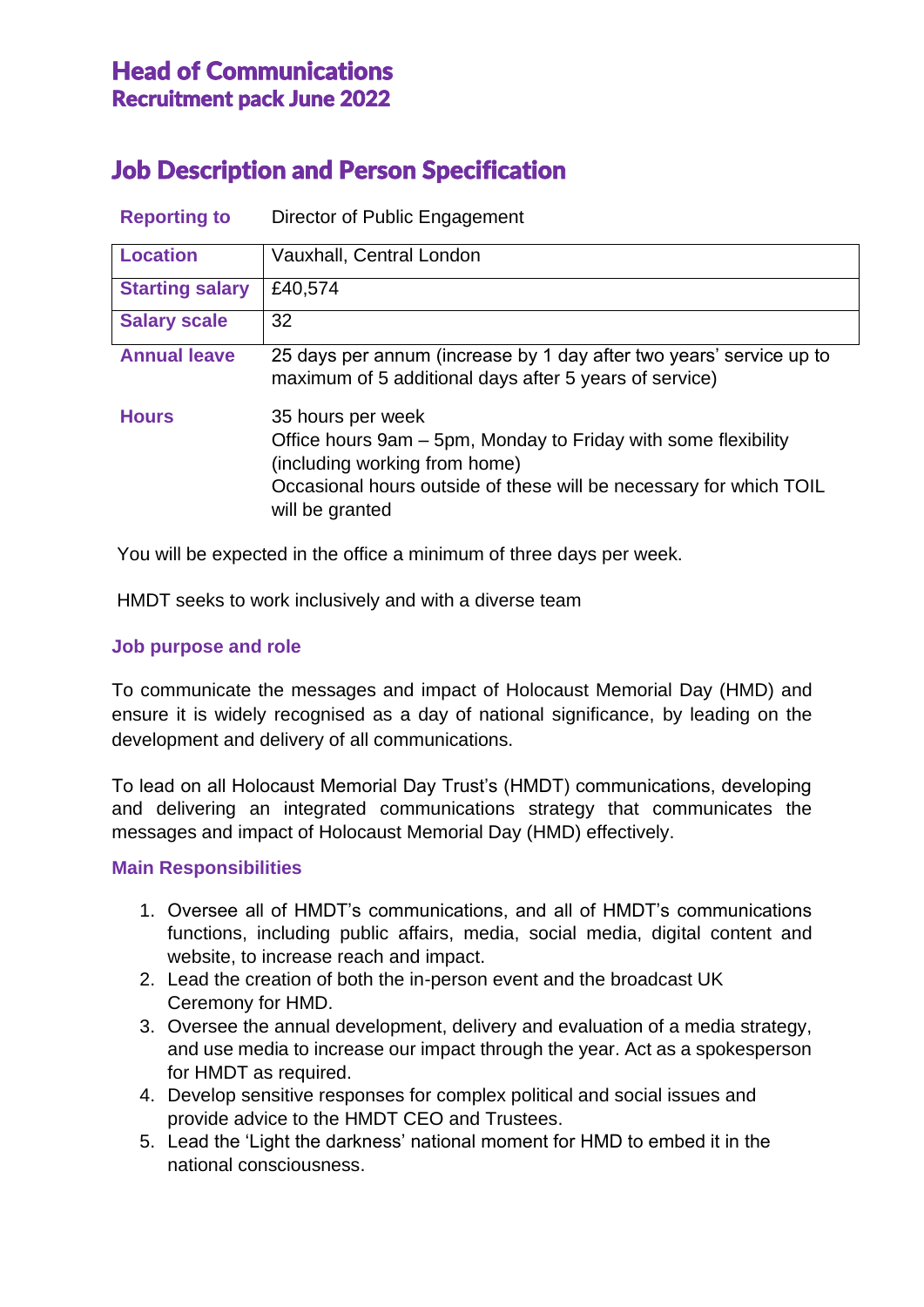# Head of Communications

### Recruitment pack June 2022

- 6. Ensure sensitive inclusion of fundraising messages in appropriate external communications.
- 7. Oversee survivor engagement and ensure experiences of survivors and those affected by the Holocaust and subsequent genocides are central to HMD and HMDT.
- 8. Lead and manage the Communications Team; manage the Communications budget; manage other agency and supplier relationships; coordinate HMDT groups and relevant trustee committees.
- 9. Work as part of the HMDT team to realise the charitable aims of HMDT and the organisational strategic plan; undertake other tasks as may reasonably be required.

### **Person Specification**

### **Essential**

*Skills*

- Ability to think and plan strategically
- Excellent verbal and written communication skills
- Ability to deal diplomatically with sensitive situations

### *Experience*

- Experience of working with opinion formers and high-profile individuals
- Experience of working in a busy communications environment
- Experience of working sensitively with a range of stakeholders
- Experience of developing and implementing digital campaigns
- Experience of line management

### *Knowledge*

- Understanding of how traditional and new media can drive impact
- Understanding of the UK political environment

*Qualities*

- Interest and willingness to learn about the Holocaust and subsequent genocides
- Understanding of and commitment to Equal Opportunities
- Strong team player
- Adaptable and flexible

### **Desirable**

*Experience*

- Experience of managing budgets
- Experience of working across the UK, including Scotland, Wales and Northern Ireland
- Experience of developing, implementing, or increasing awareness of a brand identity

*Knowledge*

- Knowledge of antisemitism and relevant contemporary issues
- Knowledge of the Holocaust and subsequent genocides